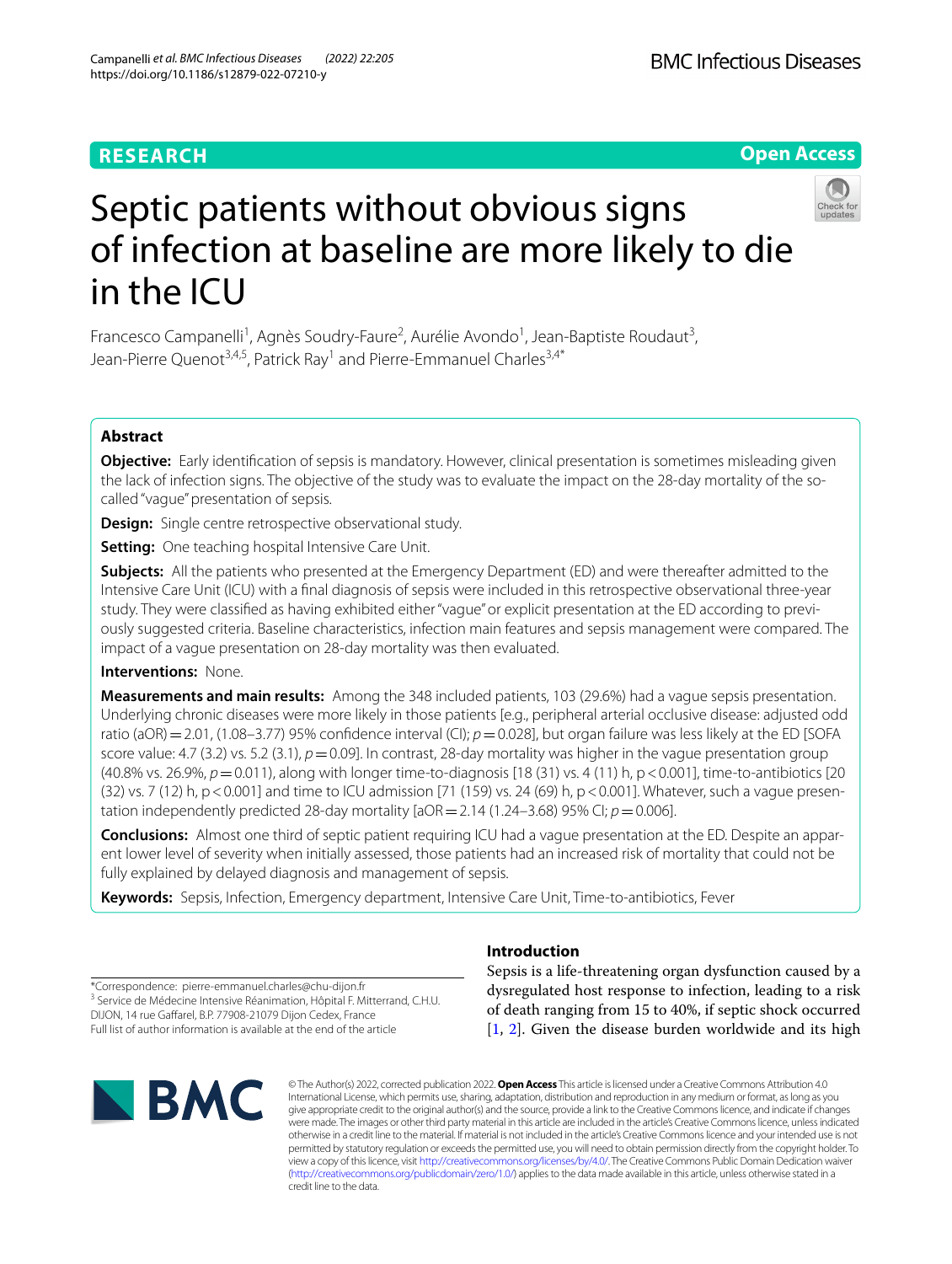mortality rate, efforts have been done in order to improve sepsis outcome [\[3](#page-6-2)[–5](#page-6-3)].

Accordingly, early diagnosis and therapy including appropriate antibiotics and fuid administration within the frst hour are the cornerstone of sepsis management [[6\]](#page-6-4).

However, suspecting sepsis is challenging since it relies on the diagnosis of infection together with organ failure assessment through the quick Sepsis-related Organ Failure Assessment (qSOFA) score calculation. Although qSOFA implementation is part of the Surviving Sepsis Campaign (SSC) guidelines, its screening value has been repeatedly questioned, given its low negative predictive value [[7,](#page-6-5) [8](#page-6-6)].

Most of all, sepsis recognition could be delayed if presenting symptoms, are not clearly and immediately suggestive of infection (i.e. the so-called vague presentation), especially upon admission in the Emergency Department (ED), leading in turn to late appropriate therapy. However, little is known about vague symptoms frequency in patients fnally diagnosed with sepsis. In addition, whenever clinical presentation of infection is predictive of patient outcome remains to be more extensively evaluated. In a retrospective cohort study, Filbin et al. found that about one third of septic patients presented to the ED with vague symptoms [\[9](#page-6-7)]. Moreover, in-hospital mortality was signifcantly higher in such patients if compared with those in whom infection was obvious. Similarly, other authors have reported that normothermia was not infrequent in septic patients and was associated with a poorer outcome as compared with fever [[10](#page-6-8)[–12](#page-6-9)]. However, published data are scarce and the reasons why clinical initial presentation infuences the outcome remain not fully understood, since the lack of prompt and adequate management of sepsis in the patients with vague symptoms did not necessarily account for the whole difference of survival reported so far.

We hypothesized therefore that host related factors could also explain such a gap.

The main objective of the study was to compare in terms of outcome the patients presenting with the socalled "vague" presentation of sepsis, to those harbouring explicit signs and symptoms upon ED admission. We conducted therefore a retrospective observational study in a cohort of patients with a fnal diagnosis of sepsis, evaluated in the ED before Intensive Care Unit (ICU) admission.

#### **Materials and methods**

#### **Study design**

A retrospective monocentric cohort study was conducted from January 1, 2016, to December 31, 2019. All consecutive adult patients ( $\geq$  18 years old) who presented at the ED of the Centre Hospitalier Universitaire de Dijon (CHU) and were then hospitalized in the Medical Intensive Care Unit (ICU), directly or not, were considered for inclusion.

#### **Ethical statements**

The present study has been conducted in accordance with the declaration of Helsinki. Given its retrospective design, the requirement for informed consent was waived in accordance with the French law on retrospective studies of anonymized data. The institutional review board (Comité de Protection des Personnes Est I, Dijon) has approved the protocol, and the fact that the need for informed consent was waived.

#### **Inclusion and exclusion criteria**

The following inclusion criteria were applied: (i) at least one diagnosis code for any kind of infection according to the International Classifcation of Diseases, 10th edition (ICD-10); (ii) the presence of sepsis or septic shock criteria according to the Sepsis-3 experts' panel at any time between ED admission and transfer to the ICU [\[1](#page-6-0)].

Patients who had been treated for infection before ED arrival were excluded as well as those who were primarily hospitalized for a non-septic reason and who secondarily (i.e., beyond 48-h following ED admission) met sepsis criteria, then considered as related to an hospital-acquired infection.

#### **Defnition of explicit and vague presentation**

Presenting symptoms were collected from triage and/or physician/resident doctor's notes at the ED. We defned patient presentation as "explicit" according to the criteria used by Filbin et al. and detailed below, since it was considered to rapidly lean the clinician to consider infection  $[9]$  $[9]$ . Thus, the so-called explicit symptoms for infection were: hyperthermia or hypothermia (body temperature  $\geq$  38.5 °C or < 36 °C, respectively), chills, systolic arterial pressure (SAP)  $\leq$  90 mmHg or mean arterial pressure (MAP)  $\leq$  65 mmHg, cough with productive sputum, dysuria, reported skin redness or concern for soft-tissue infection, referral for specifc diagnosis of infection.

In contrast, patient presentation was considered as vague, if symptoms at the ED did not include any of the explicit symptoms listed above.

#### **Data collection**

We obtained all the data from the electronic medical record system of the hospital. Patient baseline characteristics and past medical conditions were listed. Vital parameters at the ED arrival were collected, and the "quick" Sequential Organ Failure Assessment (qSOFA) score was calculated. Day 1 SOFA score was calculated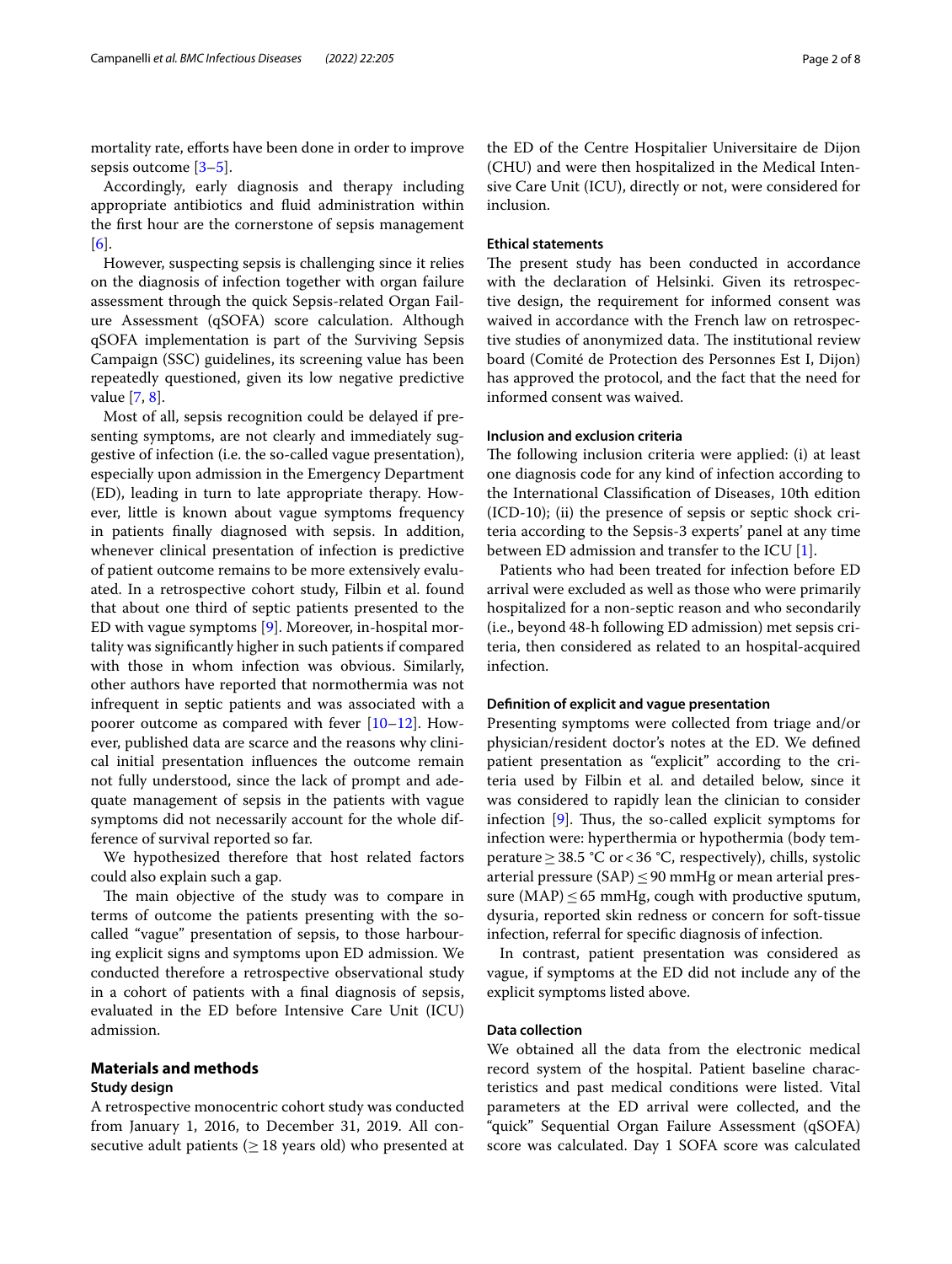upon infection was suspected according to current sepsis defnitions. Time-to-infection suspicion, time-to-antibiotic administration and time-to-ICU hospitalization were calculated from the frst medical contact since it has been automatically recorded within the ED medical chart. First-line antibiotic treatment was considered appropriate according to the available susceptibility testing data of the involved identifed pathogen(s), if any. Otherwise, compliance with the current guidelines was considered.

#### **Outcomes**

The primary outcome was all cause 28-day mortality.

The secondary outcomes were in-hospital all-cause mortality, overall ICU length of stay (LOS) and hospital LOS.

#### **Statistical analysis**

In a frst set of analysis, patients with vague presentation were compared with those without.

Categorical variables were compared with the chisquare test and the Mann–Whitney test was used to compare continuous variables. In an attempt to identify covariates likely to be independently associated with vague presentation, a multivariate analysis based on a logistic regression model was conducted. Covariates were selected if the p value was less than 0.2 by univariate analysis or if it was considered as clinically relevant.

In a second set of analysis, outcomes including 28-day mortality were assessed. We hypothesized that the 28-day mortality rate would rise from 15 to 30% in patients with vague symptoms as compared to those with explicit sepsis [\[9](#page-6-7)]. We then calculated a sample size of 348 patients in order to reach a statistical power of 0.80.

The 28-day survival was then analysed through the corresponding Kaplan–Meier curves construction (i.e., vague vs. explicit), which were compared with the logrank test. Potential explanatory variables were then assessed through univariate analysis as described above. Likewise, independent predictors for 28-day mortality were sought through a regression logistic model construction.

Outliers if any were kept in all analysis. No missing data were recorded.

A *p* value of less than or equal to 0.05 was used as the cut-of for all tests of statistical signifcance.

The JASP software version 0.13.1 was used for all analysis.

#### **Results**

#### **Study population**

From January 1st, 2016, to December 31, 2019, 770 patients who presented at the ED and were then hospitalized in the ICU had a sepsis diagnosis recorded at the end of their stay (see Fig. [1\)](#page-2-0). Four hundred and forty-two (55%) were excluded from our study since 335 (43.5%) were initially hospitalized for another reason than sepsis or septic shock, and 87 (11.5%) had an antibiotic treatment before arriving at the ED. Finally, 348 patients were included in our study. Of them, 245 (70%) had an explicit presentation for sepsis, and 103 (30%) had a vague presentation.

Baseline characteristics difered between groups regarding underlying diseases since peripheral arterial occlusive disease (PAOD) and chronic kidney disease (CKD) were more likely in the patients with vague presentation of sepsis, whereas asthma and haematological

<span id="page-2-0"></span>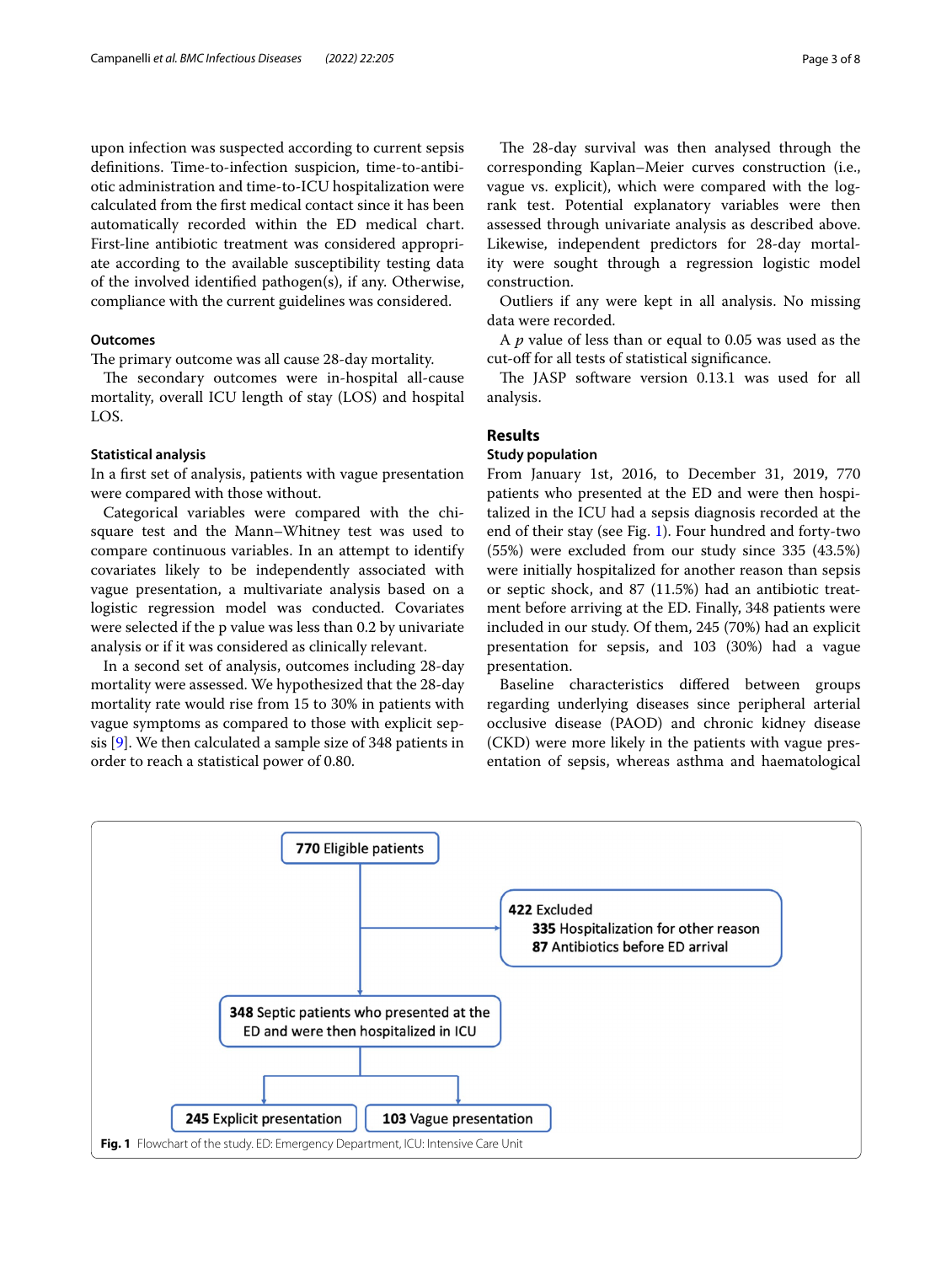malignancies were more frequently encountered in the other group (Table [1](#page-3-0)) (Additional fles [2](#page-6-10); [4;](#page-6-11) [5](#page-6-12)).

Upon ED admission, patients with vague presentation had higher blood pressure levels, lower core temperature and lower qSOFA value  $[0.8 (0.8) \text{ vs. } 1.3 (0.8), \text{ p} < 0.001].$ Although the diference did not reach statistical signifcance, mean SOFA score at the time of infection diagnosis was also found to be lower if clinical presentation was vague (4.7 [3.2] in the implicit group vs. 5.2 [3.1] in the explicit group,  $p=0.09$ ) (Additional file [3](#page-6-13): Table S1).

We sought then which characteristics could be independently associated with the vague presentation of sepsis (Table [2\)](#page-3-1). Thus, underlying haematological malignancies was less likely in those patients, as well as bacteremia occurrence and asthma. PAOD was independently associated with a vague presentation. In contrast, sources of infection were similar between the two groups, despite <span id="page-3-1"></span>**Table 2** Independent predictors for vague presentation at the emergency department

| Covariate                   | aOR  | 95% CI        | P     |
|-----------------------------|------|---------------|-------|
| PAOD                        | 2.01 | $1.08 - 3.77$ | 0.028 |
| Asthma                      | 0.13 | $0.02 - 0.97$ | 0.046 |
| Haematological malignancy   | 0.34 | $0.14 - 0.83$ | 0.018 |
| Biliary source of infection | 3.99 | $0.29 - 0.84$ | 0.009 |
| Bacteremia                  | 0.49 | $0.29 - 0.84$ | 0.010 |

PAOD, Peripheral Arterial Occlusive Disease; aOR, adjusted Odds Ratio; CI, Confdence Interval

<span id="page-3-0"></span>**Table 1** Baseline characteristics of patients according to the clinical presentation at the emergency department

| Total, $n = 348$                | Explicit $n = 245$ | Vague $n = 103$ | OR   | 95% CI          | P     |
|---------------------------------|--------------------|-----------------|------|-----------------|-------|
| Demographics                    |                    |                 |      |                 |       |
| Age, median year (IQR)          | 70.6 (50-90)       | 71.1 (52-90)    | 1.00 | $0.98 - 1.02$   | 0.72  |
| Gender female (%)               | 98 (40)            | 32(31)          | 0.68 | $0.41 - 1.10$   | 0.12  |
| Smoke (%)                       | 75 (30.6)          | 34(33)          | 1.12 | $0.68 - 1.83$   | 0.66  |
| Alcohol (%)                     | 47 (19.2)          | 28(27,2)        | 1.57 | $0.92 - 2.69$   | 0.09  |
| Underlying diseases             |                    |                 |      |                 |       |
| Hypertension (%)                | 121 (49.4)         | 59 (57.3)       | 1.37 | $0.86 - 2.19$   | 0.18  |
| CHF (%)                         | 47 (19.2)          | 19 (18.4)       | 0.95 | $0.53 - 1.72$   | 0.87  |
| Myocardial infarction (%)       | 49 (20)            | 24(23.3)        | 1.22 | $0.69 - 2.11$   | 0.49  |
| Atrial fibrillation (%)         | 77 (31.4)          | 35 (34)         | 1.12 | $0.69 - 1.83$   | 0.64  |
| PAOD (%)                        | 33 (13.5)          | 24(23.3)        | 1.95 | $0.09 - 3.51$   | 0.025 |
| DVT(%)                          | 27(11)             | 10(9.7)         | 1.95 | $1.09 - 3.51$   | 0.72  |
| Diabetes mellitus (%)           | 76 (31)            | 29 (28.2)       | 0.87 | $0.53 - 1.45$   | 0.59  |
| COPD (%)                        | 34 (13.9)          | 18(17.5)        | 1.31 | $0.70 - 2.45$   | 0.39  |
| Asthma (%)                      | 17(6.9)            | 1(1)            | 0.13 | $0.02 - 1.00$   | 0.05  |
| CKD (%)                         | 36 (14.7)          | 19 (18.5)       | 1.31 | $0.71 - 2.42$   | 0.38  |
| Stroke (%)                      | 19(7.8)            | 14(13.6)        | 1.87 | $0.89 - 3.89$   | 0.09  |
| Neurocognitive disease (%)      | 18(7.3)            | 10(9.7)         | 1.35 | $0.60 - 3 - 05$ | 0.46  |
| Cirrhosis (%)                   | 18(7.3)            | 6(5.8)          | 0.78 | $0.30 - 2.03$   | 0.61  |
| Immunosuppressive drugs (%)     | 43 (17.6)          | 12(11.6)        | 0.62 | $0.31 - 1.23$   | 0.17  |
| Haematological malignancy (%)   | 37(15.1)           | 7(6.8)          | 0.41 | $0.18 - 0.95$   | 0.03  |
| Solid cancer (%)                | 56 (22.9)          | 25(24.3)        | 1.08 | $0.63 - 1.86$   | 0.78  |
| Infection site                  |                    |                 |      |                 |       |
| Pneumonia (%)                   | 117(47.8)          | 52(50.5)        | 1.12 | $0.70 - 1.77$   | 0.64  |
| Urinary tract infection (%)     | 53 (21.6)          | 14(13.6)        | 0.57 | $0.30 - 1.08$   | 0.08  |
| SST infection (%)               | 16(6.5)            | 4(3.9)          | 0.58 | $0.19 - 1.77$   | 0.34  |
| GI source of infection (%)      | 14(5.7)            | 6(5.8)          | 1.02 | $0.38 - 2.73$   | 0.97  |
| Biliary source of infection (%) | 7(2.9)             | 10(9.7)         | 3.66 | 1.35-9.89       | 0.01  |
| Bacteremia (%)                  | 91(37.1)           | 26(25.2)        | 0.57 | $0.34 - 0.96$   | 0.03  |

ED, Emergency Department; OR, Odds Ratio; CI, Confdence Interval; CHF, Chronic Heart Failure; PAOD, Peripheral Arterial Occlusive Disease; DVT, Deep Venous Thrombosis; COPD, Chronic Obstructive Pulmonary Disease; CKD, Chronic Kidney Disease; SST, Skin and Soft Tissues; GI, Gastrointestinal; IQR, Inter Quartile Range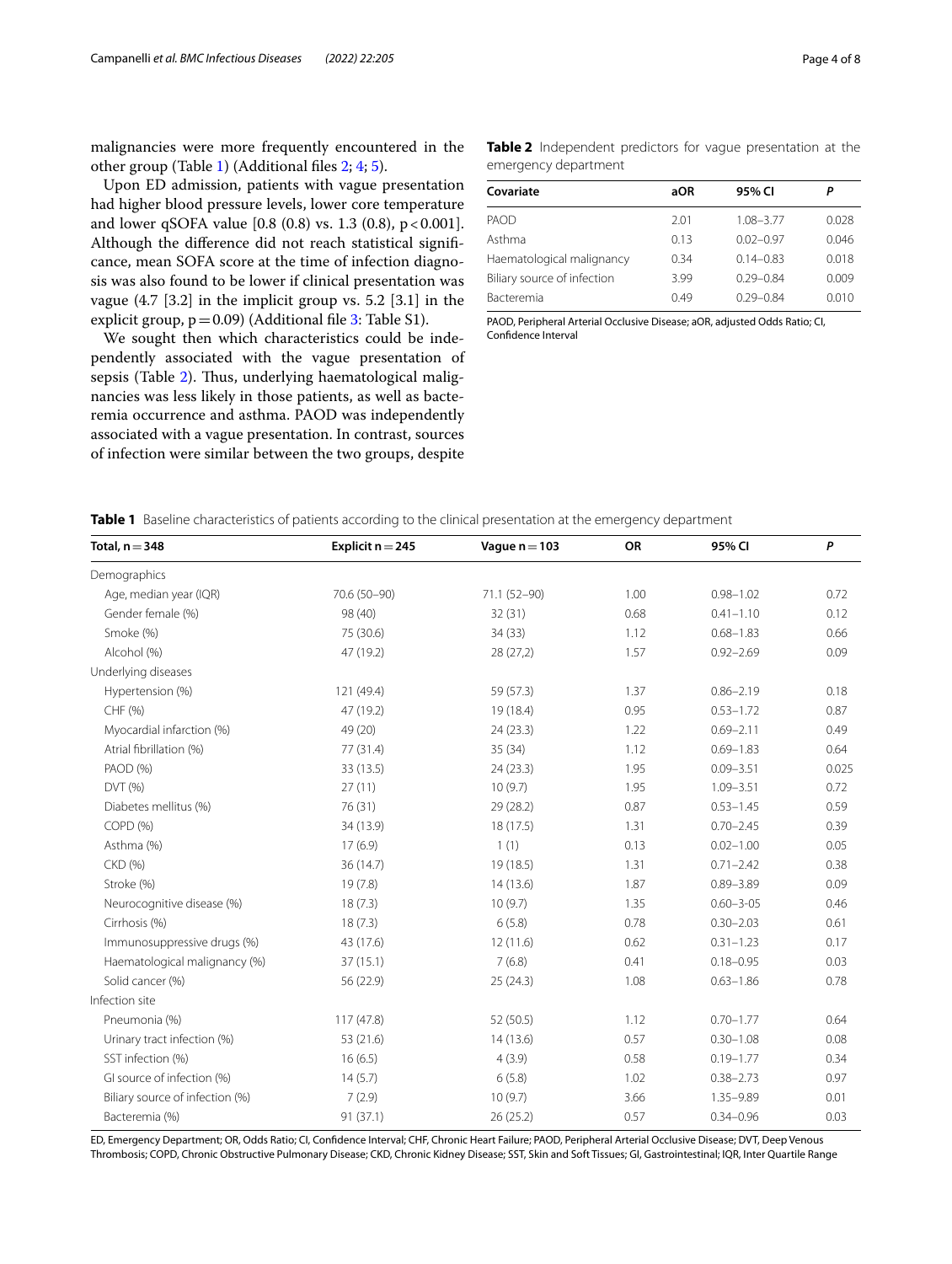a slightly greater prevalence of biliary infections in the implicit presentation group.

#### **Patients' management at the ED**

As expected, the diagnosis of sepsis was more frequently achieved upon the ED in the explicit presentation group  $(86.1\% \text{ vs. } 62.1\%, \text{ p} < 0.001)$  (Table [3](#page-4-0)). Time-to-diagnosis was longer in the patients with vague presentation [median delay [IQR], 6 (14) vs. 3 (4) h,  $p < 0.001$ ], as well as the time-to-antibiotic administration [7 (20) vs. 4 (4) h,  $p < 0.001$ ]. Similarly, the time elapsed between ED and ICU admission was longer in the patients with vague presentation than in others  $[19 (40)$  vs. 7  $(11)$  h, p < 0.001], along with a lower rate of ICU direct admission.

Overall, empirical antibiotics were adequate in 177/348 patients (50.9%), since susceptibility data were not available for 78/348 patients (22.4%). Interestingly, antibiotics were less frequently appropriate in the patients with vague presentation (44.6%) than in others (53.6%), but the diference was not signifcant.

#### **Patients' outcomes**

Patients from the vague presentation group had a signifcantly higher 28-day cumulative risk of death than those who presented with explicit signs of sepsis (40.8% vs. 26.9%, respectively;  $p=0.011$ ) (Table [3\)](#page-4-0). Similarly, the Kaplan–Meier survival analysis showed a signifcative difference between the two groups  $(p=0.016)$  (see Additional fle [1](#page-6-14): Figure S1).

After adjustment for potential confounders, vague presentation of sepsis remained signifcantly associated with 28-day mortality (Table [4](#page-4-1)). In contrast, the ICU LOS as well as the overall hospital LOS was similar (Table [3](#page-4-0)).

<span id="page-4-1"></span>

|  | Table 4 Independent predictors of all cause death at day-28 |  |  |  |  |  |  |
|--|-------------------------------------------------------------|--|--|--|--|--|--|
|--|-------------------------------------------------------------|--|--|--|--|--|--|

| 0.006   |
|---------|
| < 0.001 |
| 0.006   |
| < 0.001 |
| 0.712   |
|         |

aOR, adjusted Odds Ratio; CI, Confdence Interval; SOFA, Sequential Organ Failure Assessment

#### **Discussion**

We show herein that vague presentation is common in septic patients in the ED, since it was found in about 30% of them. Moreover, and strikingly, the absence of explicit symptoms of infection was associated with a poorer outcome despite an apparently lower level of clinical severity in terms of organ failure.

Our fndings are in line with previously published ones. Thus, among 654 septic ED patients in one single center from the United States (US), 37% of them exhibited vague presentation [\[9](#page-6-7)]. Similarly, in a Swedish cohort including more than 2000 patients, it was reported that 30% of them presented with neither fever nor hypothermia, in accordance with US data, thus delaying sepsis recognition and management [[12](#page-6-9), [13\]](#page-6-15).

These results suggest that vague presentation including frequent normothermia, could refect diferences regarding the infammatory response features and magnitude. Interestingly, we show herein that a vague presentation was less likely in patients with hematological malignancies, as well as in those with bacteremia. Altogether, these fndings suggest that a low bacterial inoculum could account for the paucity of signs of infection. One could

<span id="page-4-0"></span>

|  | Table 3 Patients' management at the emergency department and outcomes according to the clinical presentation of sepsis |  |  |  |
|--|------------------------------------------------------------------------------------------------------------------------|--|--|--|
|  |                                                                                                                        |  |  |  |
|  |                                                                                                                        |  |  |  |
|  |                                                                                                                        |  |  |  |

| Total, $n = 348$                             | Explicit $n = 245$ | Vague $n = 103$ | p       |
|----------------------------------------------|--------------------|-----------------|---------|
| Sepsis management                            |                    |                 |         |
| ED wait, mean minutes (SD)                   | 27(47)             | 11(50)          | 0.82    |
| Sepsis diagnosis upon the ED (%)             | 211 (86.1)         | 64(62.1)        | < 0.001 |
| Time to sepsis diagnosis, median hours (IQR) | 3(4)               | 6(14)           | < 0.001 |
| Time to antibiotics, median hours (IQR)      | 4(4)               | 7(20)           | < 0.001 |
| Time to ICU admission, median hours (IQR)    | 7(11)              | 19(40)          | < 0.001 |
| Direct ICU hospitalisation (%)               | 192 (78.4)         | 48 (46.6)       | < 0.001 |
| Appropriate antibiotics (%)                  | 131 (53.5)         | 46 (44.6)       | 0.13    |
| Outcomes                                     |                    |                 |         |
| 28-day Mortality (%)                         | 66 (26.9)          | 42 (40.8)       | 0.011   |
| In-hospital Mortality (%)                    | 69 (28.2)          | 47(45.6)        | 0.002   |
| ICU LOS, median days (IQR)                   | 3(5)               | 4(5)            | 0.24    |
| Overall LOS, median days (IQR)               | 13(15)             | 11(17)          | 0.63    |

ICU, Intensive Care Unit; ARDS, Acute Respiratory Distress Syndrome; GCS, Glasgow Coma Score; LOS, Length of Stay; IQR, Inter Quartile Range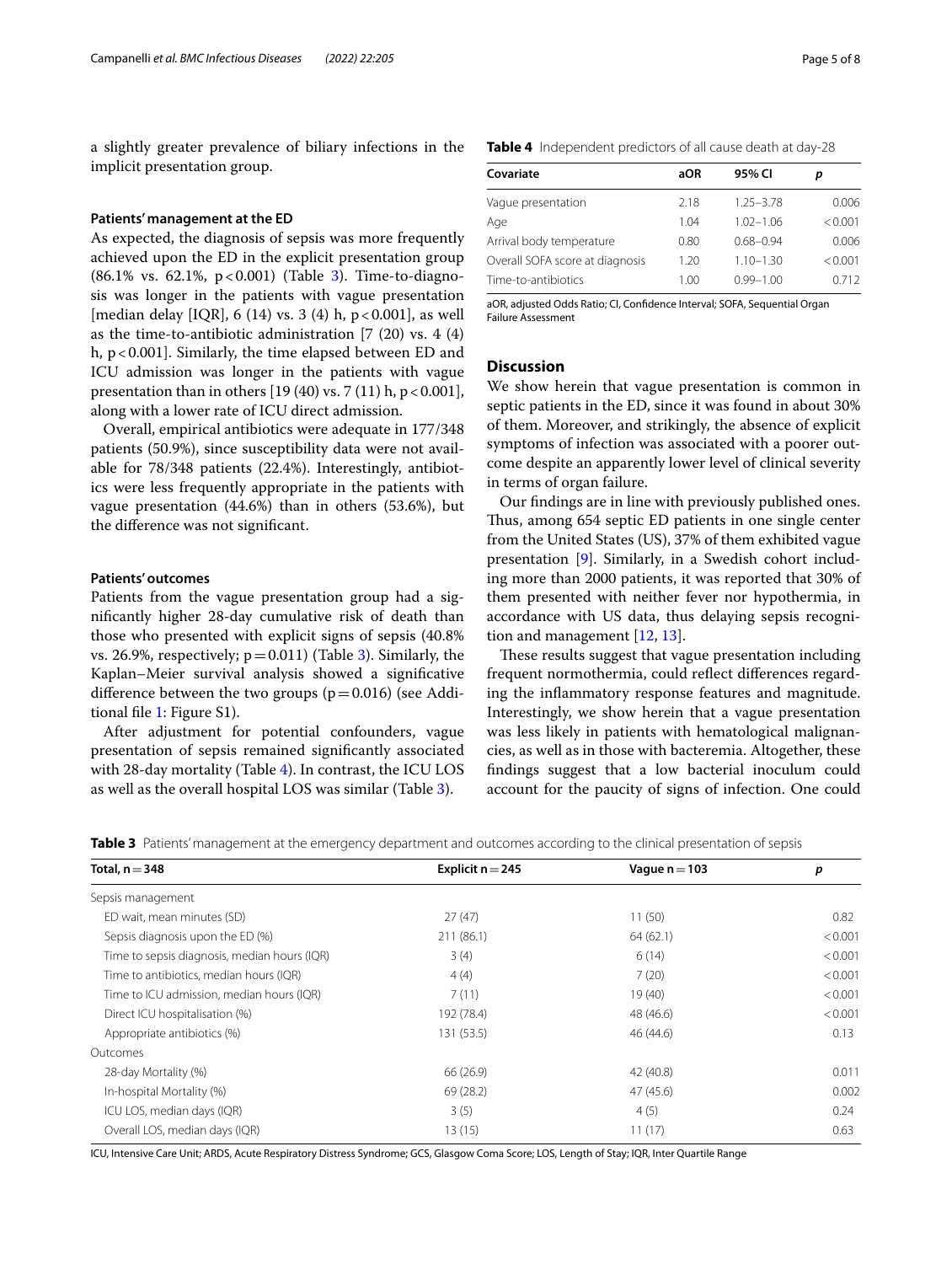also speculate that the host immune response had been mitigated when clinical presentation of sepsis was vague, as compared to the one encountered in patients with much more explicit symptoms. Unravelling the infammatory response patterns through key mediators' measurements would be thereby of great interest in order to fnd out the molecular basis of these clinical fndings. As reported previously, we show herein that a vague presentation was independently associated with mortality. Since immunoparalysis frequently complicates sepsis, thereby compromising the patients 'outcome, although speculative, one could hypothesize that the lack of infection signs and symptoms refects such a depressed immune response [[14](#page-6-16), [15\]](#page-6-17).

Accordingly, cumulative data suggest that there is a strong link between sepsis clinical and biological features, and outcome  $[16, 17]$  $[16, 17]$  $[16, 17]$ . Thus, Seymour et al. recently identifed four distinct sepsis phenotypes with various risk of mortality as well as treatment responsiveness [\[18\]](#page-6-20).

Similarly, genomic and transcriptomic data have emphasized to which extent survival could be tightly related to some gene's expression patterns  $[16, 19]$  $[16, 19]$  $[16, 19]$  $[16, 19]$ . To determine to which extent the vague presentation of sepsis could be correlated with peculiar patterns of the host immune response deserves further studies.

More research is needed in order to address this issue, but other explanatory hypothesis should be raised. Basically, delayed sepsis recognition could account for the higher 28-day mortality rate reported in the implicit group, as compared to the patients with obvious signs of infection, since it occurred 14 h earlier in the latter. Actually, and expectedly, antibiotics administration as well as transfer toward the ICU were also achieved signifcantly later in the vague presentation group. Given the known impact of any delay in sepsis management, especially the door-to-needle time as far as antibiotics are concerned, this could account for the poorer prognosis of the patients in whom the diagnosis of infection is tough [[20–](#page-7-0)[22](#page-7-1)]. However, vague presentation remains associated with a poor outcome even after adjustment for these factors, suggesting that the lack of symptoms could be involved by it-self, thus confrming previously published data [\[9](#page-6-7)]. As expected, age, SOFA score value and body temperature were also independent risk factors for death [[23–](#page-7-2)[26](#page-7-3)].

Interestingly, initial empirical antibiotic treatment tended to be more frequently adequate in the explicit group (53.6% vs. 44.6%), although this diference was not signifcant. Maybe, this could be explained by an easier infection source identifcation thanks to the collection of more explicit symptoms.

Patients without fever are less likely to be suspected of infection than others. As expected, hyperthermia was infrequent in the included patients with vague presentation. In addition, we found a correlation between body temperature at ED arrival and 28-day mortality. These results are consistent with the fndings of Tiruvoipati et al., who have reported that hypothermia in the frst 24 h of presentation is associated with higher in-hospital mortality [[27](#page-7-4)]. Accordingly, Young et al. have shown that an elevated peak temperature in the frst 24 h in ICU is associated with a decreased in-hospital mortality [\[11](#page-6-22)]. Moreover, Kushimoto et al. suggested that the addition of hypothermia to the calculation of the qSOFA score could improve its ability to predict mortality [\[28\]](#page-7-5). Finally, it is worth noting that both respiratory and heart rates were similar regardless of vague presentation, whereas qSOFA value reached greater values in the patients with implicit presentation of sepsis. This suggests that previously stated Sepsis-2 criteria could have been more accurate than the latest ones in our population.

However, this study has several limitations. Firstly, given its retrospective design, some patient's data were sometimes missing or lack of accuracy. Thus, we cannot exclude that some patients have been wrongly classifed into the vague presentation group, if some infectious signs present upon ED admission were not mentioned within the medical chart. Similarly, neither imaging nor biological data were considered despite their potential contribution to the sepsis diagnosis. However, clinical assessment, remains the very frst line of evaluation of every patient presenting to the emergency room. Secondly, it was a monocentric study. Diferences in terms of population characteristics, local epidemiology and provided care may thus exist. As a result, it could be hazardous to translate our fndings to another population. In addition, the chosen defnition for vague presentation of sepsis could be considered as a matter of concern since it did not include all the potential clinical signs or symptoms likely to suggest the diagnosis of infection. Finally, the only patients admitted to the ICU were considered for inclusion. As a result, those with do not resuscitate order were excluded, thereby limiting our fndings to selected patients.

#### **Conclusions**

Almost one third of septic patient requiring ICU admission had a vague presentation at the ED. Despite an apparent less severity initially, such a vague presentation of sepsis was associated with a signifcantly higher 28-day mortality rate, independently from delayed diagnosis and management. Although further studies are needed, our fndings are in accordance with previously published data and provide new insights into this topic. Finding out the immunological and molecular basis of the vague presentation of sepsis deserves future investigations. This could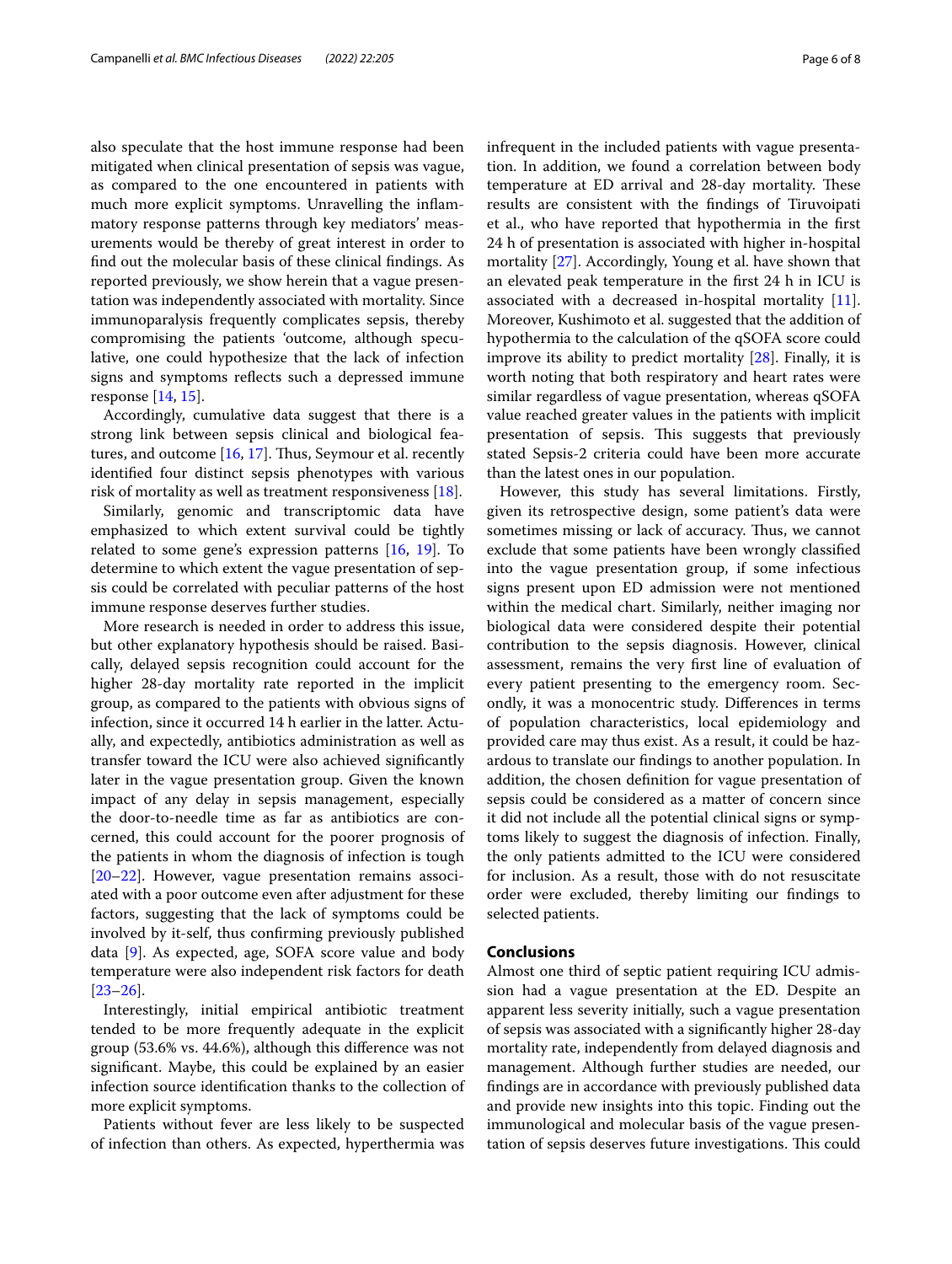be helpful for designing new and personalized therapeutical approaches of sepsis according to the clinical presentation.

#### **Abbreviations**

ED: Emergency department; OR: Odds ratio; CI: Confdence interval; CHF: Chronic Heart Failure; PAOD: Peripheral arterial occlusive disease; DVT: Deep venous thrombosis; COPD: Chronic Obstructive Pulmonary Disease; CKD: Chronic kidney disease; SST: Skin and soft tissues; GI: Gastrointestinal; SBP: Sys‑ tolic Blood Pressure; DBP: Diastolic Blood Pressure; MBP: Mean Blood Pressure; GCS: Glasgow Coma Scale; SOFA: Sequential Organ Failure Assessment; qSOFA: "Quick" Sequential Organ Failure Assessment; ICU: Intensive Care Unit.

#### **Supplementary Information**

The online version contains supplementary material available at [https://doi.](https://doi.org/10.1186/s12879-022-07210-y) [org/10.1186/s12879-022-07210-y.](https://doi.org/10.1186/s12879-022-07210-y)

<span id="page-6-14"></span>**Additional fle 1: Figure S1.** 28-day cumulative survival according to the sepsis presentation (i.e., Implicit *vs*. Vague) at the emergency department in 348 critically ill patients diagnosed with sepsis.

<span id="page-6-10"></span>**Additional fle 2: Figure S2.** Probability of 28-day death according to Body Temperature (BT) measured at the ED in 348 ICU patients diagnosed with sepsis.

<span id="page-6-13"></span><span id="page-6-11"></span>**Additional fle 3: Table S1.** Severity criteria of infection according to the clinical presentation of sepsis at the emergency department.

<span id="page-6-12"></span>**Additional fle 4: Table S2.** Confrmed pathogen according to the clinical presentation of sepsis at the emergency department.

**Additional fle 5: Table S3.** Clinical predictors of all cause death at day-28.

#### **Acknowledgements**

We are indebted to all the ED and ICU nurses who cared for the patients included into this study.

#### **Authors' contributions**

CF and CP designed the study, collected and analysed the data. SA designed the statistical analysis plan. CF and CP drafted the manuscript. All the authors read and approved the fnal manuscript.

#### **Funding**

None.

#### **Availability of data and materials**

The whole data set is available on demand to the corresponding author.

#### **Declarations**

#### **Ethics approval and consent to participate**

The study has been conducted in accordance with the declaration of Helsinki. The institutional review board (Comité de Protection des Personnes Est I, Dijon) has approved the protocol, and the fact that the need for informed consent was waived given the restrospective design of the study.

#### **Consent for publication**

Not applicable.

#### **Competing interests**

None to declare by any author.

#### **Author details**

<sup>1</sup> Centre Régional Universitaire Des Urgences, Hôpital F. Mitterrand, C.H.U. DIJON, Bd Mal de Lattre de Tassigny, Dijon, France. <sup>2</sup> Centre d'Investigation Clinique, Hôpital F. Mitterrand, C.H.U. Dijon, 14 rue Gaffarel, Dijon, France. <sup>3</sup>Service de Médecine Intensive Réanimation, Hôpital F. Mitterrand, C.H.U. DIJON,

14 rue Gaffarel, B.P. 77908-21079 Dijon Cedex, France. <sup>4</sup> Laboratoire Lipness, U.M.R. 1231, INSERM, Université de Bourgogne-Franche Comté, 7 Bd Jeanne d'Arc, Dijon, France. <sup>5</sup>INSERM, CIC 1432, Module Épidémiologie Clinique, Université de Bourgogne-Franche Comté, Dijon, France.

### Received: 13 September 2021 Accepted: 18 February 2022<br>Published online: 02 March 2022

#### **References**

- <span id="page-6-0"></span>1. Singer M, Deutschman CS, Seymour CW, Shankar-Hari M, et al. The Third International Consensus Definitions for Sepsis and Septic Shock (Sepsis-3). JAMA. 2016;315(8):801–10.
- <span id="page-6-1"></span>2. Vincent JL, Jones G, David S, Olariu E, et al. Frequency and mortality of septic shock in Europe and North America: a systematic review and meta-analysis. Crit Care. 2019;23(1):196.
- <span id="page-6-2"></span>3. Gaieski DF, Edwards JM, Kallan MJ, Carr BG. Benchmarking the incidence and mortality of severe sepsis in the United States. Crit Care Med. 2013;41(5):1167–74.
- 4. Vincent JL, Marshall JC, Namendys-Silva SA, François B, et al. Assessment of the worldwide burden of critical illness: the intensive care over nations (ICON) audit. Lancet Respir Med. 2014;2(5):380–6.
- <span id="page-6-3"></span>5. Fleischmann C, Scherag A, Adhikari NK, Hartog CS, et al. Assessment of global incidence and mortality of hospital-treated sepsis. Current estimates and limitations. Am J Respir Crit Care Med. 2016;193(3):259–72.
- <span id="page-6-4"></span>6. Howell MD, Davis AM. Management of sepsis and septic shock. JAMA. 2017;317(8):847–8.
- <span id="page-6-5"></span>7. Maitra S, Som A, Bhattacharjee S. Accuracy of quick Sequential Organ Failure Assessment (qSOFA) score and systemic infammatory response syndrome (SIRS) criteria for predicting mortality in hospitalized patients with suspected infection: a meta-analysis of observational studies. Clin Microbiol Infect. 2018;24(11):1123–9.
- <span id="page-6-6"></span>8. Jiang J, Yang J, Jin Y, Cao J, et al. Role of qSOFA in predicting mortality of pneumonia: a systematic review and meta-analysis. Medicine (Baltimore). 2018;97(40):e12634.
- <span id="page-6-7"></span>9. Filbin MR, Lynch J, Gillingham TD, Thorsen JE, et al. Presenting symptoms independently predict mortality in septic shock: importance of a previously unmeasured confounder. Crit Care Med. 2018;46(10):1592–9.
- <span id="page-6-8"></span>10. Peres Bota D, Lopes Ferreira F, Mélot C, Vincent JL. Body temperature alterations in the critically ill. Intensive Care Med. 2004;30(5):811–6.
- <span id="page-6-22"></span>11. Young PJ, Saxena M, Beasley R, Bellomo R, et al. Early peak temperature and mortality in critically ill patients with or without infection. Intensive Care Med. 2012;38:437.
- <span id="page-6-9"></span>12. Henning DJ, Carey JR, Oedorf K, Day DE, et al. The absence of fever is associated with higher mortality and decreased antibiotic and IV fuid administration in emergency department patients with suspected septic shock. Crit Care Med. 2017;45(6):e575–82.
- <span id="page-6-15"></span>13. Sundén-Cullberg J, Rylance R, Svefors J, Norrby-Teglund A, et al. Fever in the emergency department predicts survival of patients with severe sepsis and septic shock admitted to the ICU. Crit Care Med. 2017;45(4):591–9.
- <span id="page-6-16"></span>14. Rubio I, Osuchowski MF, Shankar-Hari M, Skirecki T, et al. Current gaps in sepsis immunology: new opportunities for translational research. Lancet Infect Dis. 2019;19(12):e422–36.
- <span id="page-6-17"></span>15. Hotchkiss RS, Coopersmith CM, McDunn JE, Ferguson TA. The sepsis seesaw: tilting toward immunosuppression. Nat Med. 2009;15(5):496–7.
- <span id="page-6-18"></span>16. Bos LDJ, Scicluna BP, Ong DSY, Cremer O, et al. Understanding heterogeneity in biologic phenotypes of acute respiratory distress syndrome by leukocyte expression profles. Am J Respir Crit Care Med. 2019;200(1):42–50.
- <span id="page-6-19"></span>17. Davenport EE, Burnham KL, Radhakrishnan J, Humburg P, et al. Genomic landscape of the individual host response and outcomes in sepsis: a prospective cohort study. Lancet Respir Med. 2016;4(4):259–71.
- <span id="page-6-20"></span>18. Seymour CW, Kennedy JN, Wang S, Chang CH, et al. Derivation, validation, and potential treatment implications of novel clinical phenotypes for sepsis. JAMA. 2019;321(20):2003–17.
- <span id="page-6-21"></span>19. Scicluna BP, van Vught LA, Zwinderman AH, Wiewel MA, et al. Classification of patients with sepsis according to blood genomic endotype: a prospective cohort study. Lancet Respir Med. 2017;5(10):816–26.